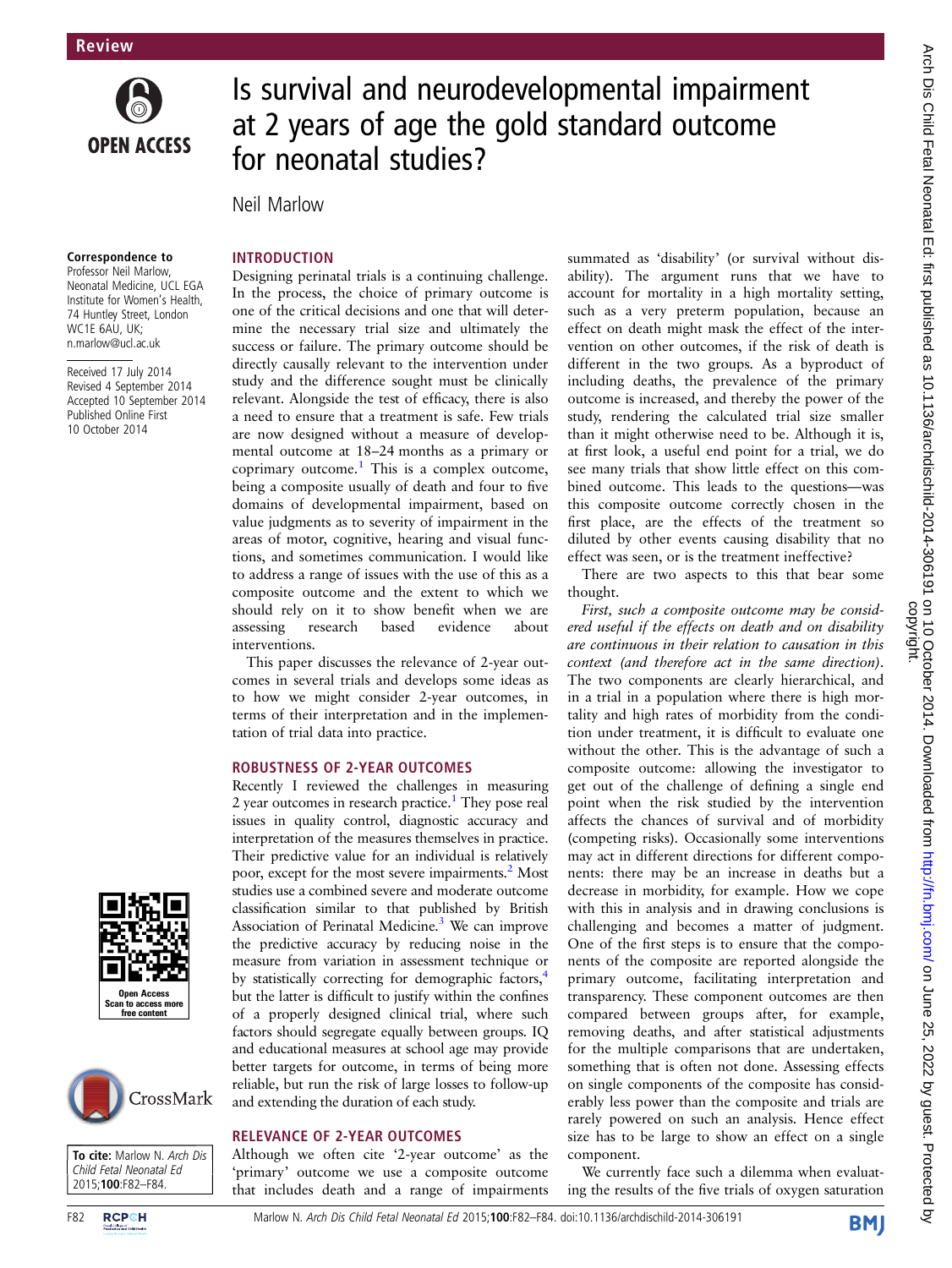targeting. It seems clear from the first published meta-analysis $\delta$ that mortality is increased in the group with the lower targeting range (relative risk: 1.41 (95% CI 1.14 to 1.74)) but the rate of retinopathy may be increased in the higher targeted group (RR: 0.74 (0.59 to 0.92)), leading to increased potential visual impairment. As it is, for the purposes of the prospective meta-analysis the chosen end point is the composite of death and abnormal neurodevelopment<sup>[6](#page-2-0)</sup>; visual impairment is likely to be a tiny proportion of the latter (and much due to central visual impairment rather than retinal problems), but clearly there is a major tension between directly relevant intermediate outcomes so far. The interpretation of the 2-year outcomes will be difficult.

Second, using this specific composite 2-year outcome we need to have a strong view that death and disability are on a direct causal pathway from the intervention under test. Although it is true that if a baby has died they cannot develop impairment, often cited as an argument for using combined outcomes, failing to ensure both are on a direct causal pathway will run the risk of missing an important treatment effect. Furthermore to use a more general composite outcome reduces the risk of finding any effect, as other influences that determine the proportion of children who die or have developmental, neurological or sensory impairment may overwhelm or dilute a small effect from the treatment. Ideally, among those children with death or disability we need to determine the proportion for whom the outcome is directly the result of the target of our intervention (true positive) or due to other causes (false positives). In any trial the higher the rate of 'false positives', the greater the likelihood of a null result.<sup>7</sup>  $8$  Thus, among the myriad events that led to brain injury, the proportion that were directly related to the trial intervention (and what were due to other events), becomes an important question, as it is for deaths and sensory impairments.

In the example of a recent large trial of magnesium sulfate for neuroprotection<sup>[9](#page-2-0)</sup> the chosen end point was death or moderate/severe cerebral palsy rather than a more general impaired outcome; this was chosen because it was thought to be related better to the concept of neuroprotection. This composite was not significantly different between groups (RR: 0.97 (0.77 to 1.23); p=0.80). Death was considered important because of the results of a smaller earlier trial that claimed to show significantly increased mortality risk, although there appeared to be no direct causative pathway.<sup>[10](#page-2-0)</sup> In this trial of antenatal magnesium sulfate, there was a non-significant increase in deaths in the magnesium group (RR: 1.12 (0.85 to 1.47)) but a significant reduction in the proportion with cerebral palsy (RR: 0.55 (0.32 to 0.99)). Further secondary analysis revealed that many of the deaths were ascribed to the presence of a congenital anomaly (ie, false positives), removal of which reduced the risk to 1.03. Hence it seems reasonable to conclude that magnesium sulfate infused during preterm labour reduces the risk of cerebral palsy without increasing mortality appreciably. Within the same trial they also carried out developmental testing but found no difference in proportions of children meeting conventional cut-offs for impairment  $(*70* or **85**). Twenty children in the magnen$ sium sulfate group and 24 children in the placebo group did not have Bayley results for reasons that are not stated. Previous experience has shown that those not followed may be the ones with greatest impairment, thus interpreting these findings is challenging—particularly if there was an excess of children with cerebral palsy who did not receive developmental testing, which was carried out in that study at a second assessment visit. Had the authors chosen an even more complex end point—death or

multicomponent disability—results may have driven very different conclusions. The findings of this trial are reinforced by con-firmation in a systematic review.<sup>[11](#page-2-0)</sup>

One way to get around the high rate of false positives is to target a high-risk group in the study—to individualise trial entry. For example the two largest trials of high frequency oscillation are subtly different though often combined in meta-analysis. The UK Oscillation Study accepted all comers and started as soon after birth as possible. This was irrespective of the severity of lung disease; no effects on neonatal or on long-term outcomes to 2 years was found.<sup>[12](#page-2-0)</sup> In the second trial<sup>[13](#page-2-0)</sup> trial entry was delayed until it was clear that surfactant had been ineffective; high frequency ventilation was effective at reducing bronchopulmonary dysplasia (BPD) in this study. Much has been made of the conflicting results between the two trials but this fundamental difference is rarely acknowledged, making it difficult to combine the two studies.

# 2-YEAR OUTCOME AS AN APPROPRIATE TARGET

Finally we might consider whether 2-year outcomes are in fact the most appropriate efficacy outcome. Many interventions in the neonatal period are targeted on short-term benefit and, as such, their combined benefit may in time lead to improved neurodevelopmental outcomes. However using neurodevelopmental outcomes as primary outcomes for single agent trials, as indicated above, may hide significant effects if the neonatal benefits are not weighed in the assessment. For example, most would agree that indometacin is a useful treatment for patent arterial ducts. Prophylactic indometacin as studied in the Trial of Indomethacin Prophylaxis in Preterms (TIPP) trial is associated with reduced need for rescue treatment with further drug or surgery and, as a by-product, with a smaller proportion of babies with a large intraventricular haemorrhage—overall 12% of the population.<sup>[14](#page-2-0)</sup> There was, however, no benefit in reducing the proportion with death or disability at 18 months, which was present in 46.5% of the population. This does not mean that these neonatal benefits should be ignored, simply that other factors leading to death or impairment may overwhelm the signal from a reduction in a less prevalent risk factor. Thus the data would seem to show that prophylactic indomethacin to reduce problems associated with patent arterial ducts is a safe therapy. Indeed the investigators recently posited the rhetorical question: "why would a sane clinician not prescribe prophylac-tic indomethacin?"<sup>[15](#page-2-0)</sup>

In several trials of interventions in the immediate or early neonatal period currently being proposed, the primary outcome is death or impairment at 2 years. Is this sensible? Would we eschew the use of the intervention on the premise it didn't improve 2-year outcomes, despite clear neonatal benefits? In this we might use as examples two current interventions where trials are being planned.

First, trials of immediate or delayed cord clamping: in these there is a drive to show that delaying cord clamping improves 2-year outcomes, if successful this would settle any lingering concerns about the practice. Presumably this effect is via a route whereby deaths are avoided because of improved early condition, brain outcomes are improved because of less low blood pressure (or the interventions used to correct it), etc. Many other factors compete for these casual pathways and I would suggest that the route from intervention to effect on 2-year outcomes is so complex that it is impossible to disentangle the effect of one intervention from other causes of what are false positive outcomes without a huge trial in which the competing risks are well balanced. Second, trials of non-steroidal